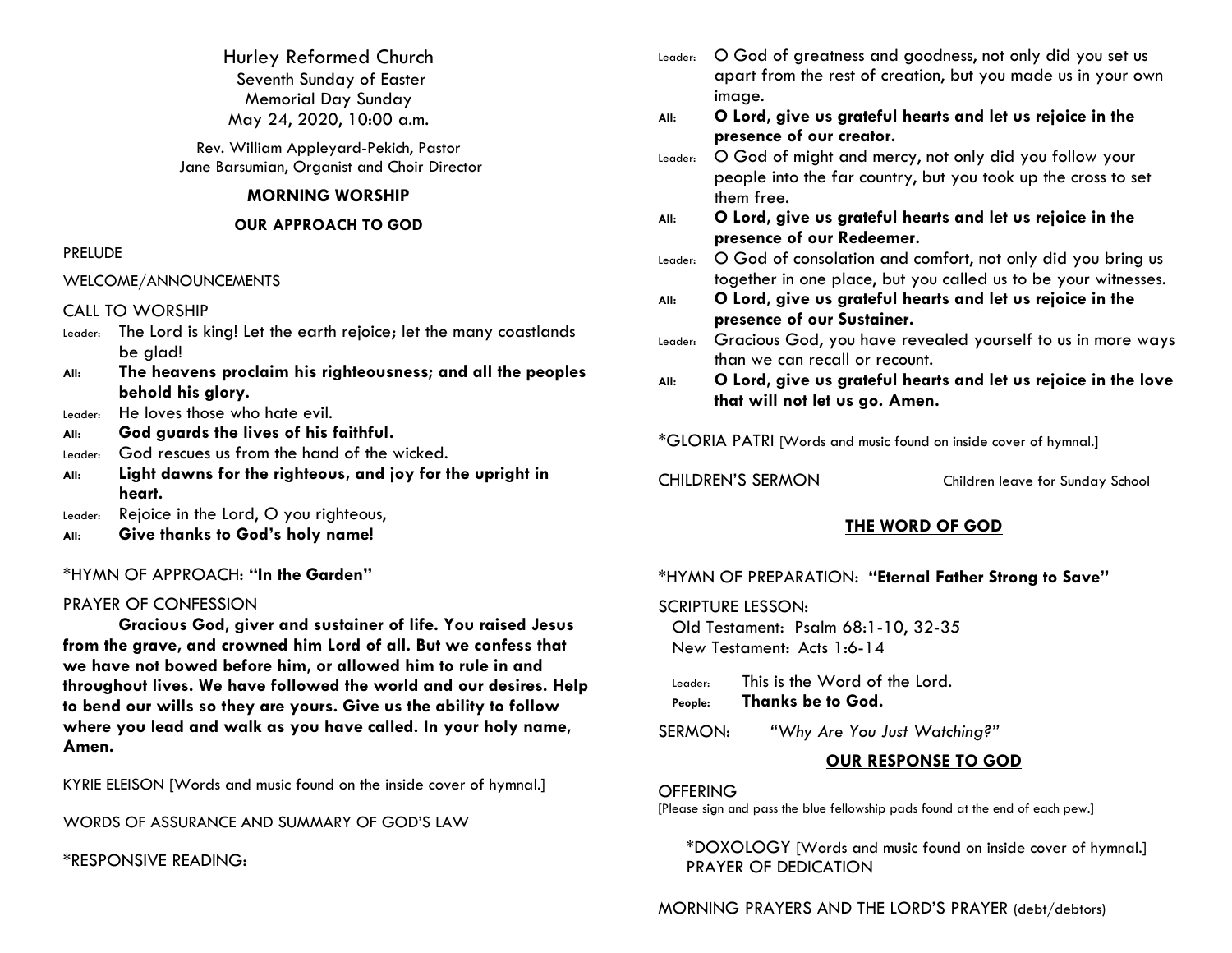### \*HYMN OF CONSECRATION**: "Mine Eyes Have Seen the Glory"**

#### **\***BENEDICTION

\*POSTLUDE \**Please stand if you are able*

#### **Reach out to those who need your support in their day to day needs:**

Linda Cook is in Westchester Medical; Gene Groelle is in a rehab; Jim and Sheila Craven are home; Jerry Wyncoop is home; Alice Presti is at Thompson House; Bev Roosa is at the Terraces at Brookmeade; MaryLou Vogt is in Hudson Valley Senior Residence; Shirley Ruth is in Mountain Valley Manor; Fred Horvers at TenBroeck; Lori Pinkham in Wingate at Ulster; Anthony DiPietro (son of MaryAnn DiPietro), Marie Dressel; Philip Greer.

**Bulletin Announcements on line:** Check out the announcements from this week's bulletin on the church's website! Go to the church's website. HurleyReformedChurch.org. Click on calendars under website navigation (on left side of page). They are listed in reverse date order (most recent first).

**Audio recordings** of the weekly sermon are available on our website, HurleyReformedChurch.org and on CDs which are on the table in the narthex

**Staff**

#### **Hurley Reformed Church** 11 Main Street, PO Box 328, Hurley NY 12443 845-331-4121 www.HurleyReformedChurch.org

pastor@HurleyReformedChurch.org admin@HurleyReformedChurch.org

Rev. William Appleyard-Pekich Dorothy Draper, Church Secretary

Organist/Choir Director – Jane Barsumian, M.Ed. Treasurer – Arlene Cotich

#### **Consistory 2020**

Douglas Constant, *Senior Elder*, *Classis Delegate* Linda Clarke-Dido, *Worship* Glenn Decker, *Finance* Christopher Decker, *Information Technology* Sandra Emrich, *Program & Activities* Roberta Falatyn, *Women's Ministries* Sandra Gregory, *Columbarium Liaison* Russell Glass Kathleen Jansen, *Missions* David Kent, *Youth Ministries* James Pirro, *Property & Maintenance* Lisa Longto, *Clerk*

**Elders Deacons**

Rev. Charles E. Stickley, *Pastor Emeritus*

**Stickley Gardens Columbarium . . .** A sacred place of beauty and contemplation. (*Located on the south lawn of the church.)* 

The lone candle on the chancel is our Peace Candle. It represents this church's support for the men and women in military service, and our prayer that one day we will live in a world where their sacrifice is no longer needed.



# Hurley Reformed Church Hurley, New York

# The Rev. William Appleyard-Pekich Minister of Word and Sacrament

#### *Welcome*

*May the doors of this church be wide enough to receive all who need human love and fellowship, and a Father's care; and narrow enough to shut out all envy and hate.*

*Enter to Worship Depart to Serve*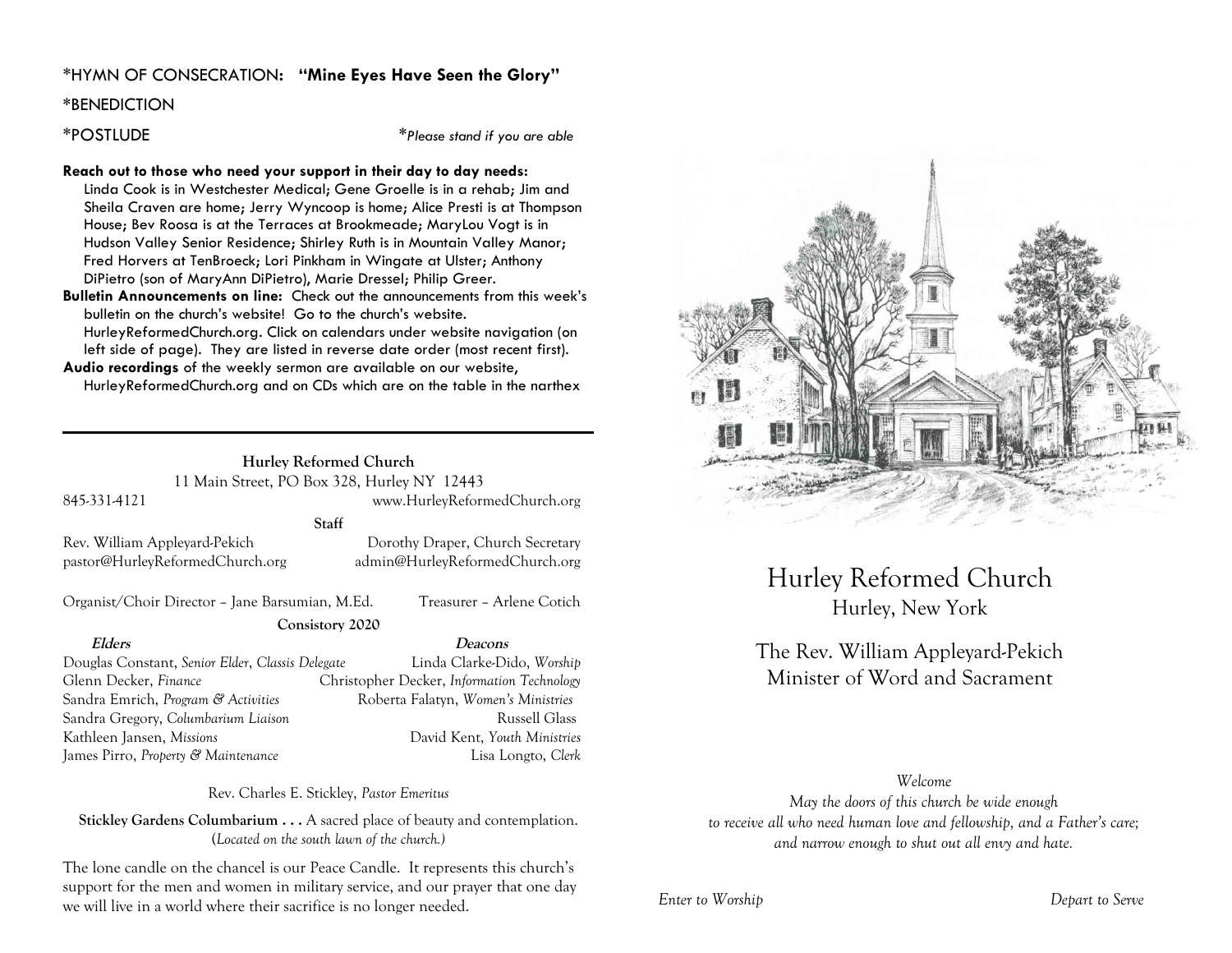# **In the Garden**

- 1. I come to the garden alone, While the dew is still on the roses; And the voice I hear, Falling on my ear, The Son of God discloses.
	- o *Refrain:* And He walks with me, and He talks with me, And He tells me I am His own; And the joy we share as we tarry there, None other has ever known.
- 2. He speaks, and the sound of His voice Is so sweet the birds hush their singing, And the melody That He gave to me Within my heart is ringing.
- 3. I'd stay in the garden with Him Though the night around me be falling, But He bids me go; Through the voice of woe, His voice to me is calling.

# **Eternal Father Strong to Save**

Eternal Father, strong to save, Whose arm hath bound the restless wave, Who bids the mighty ocean deep Its own appointed limits keep: O hear us when we cry to Thee For those in peril on the sea.

O Christ, the Lord of hill and plain O'er which our traffic runs amain By mountain pass or valley low: Wherever, Lord, our brethren go, Protect them by Thy guarding hand From every peril on the land.

O Spirit, whom the Father sent To spread abroad the firmament: O Wind of heaven, by Thy might Save all who dare the eagle's flight, And keep them by Thy watchful care From every peril in the air.

O Trinity of love and power, Our brethren shield in danger's hour; From rock and tempest, fire and foe, Protect them whereso'er they go. Thus evermore shall rise to thee Glad praise from air and land and sea.